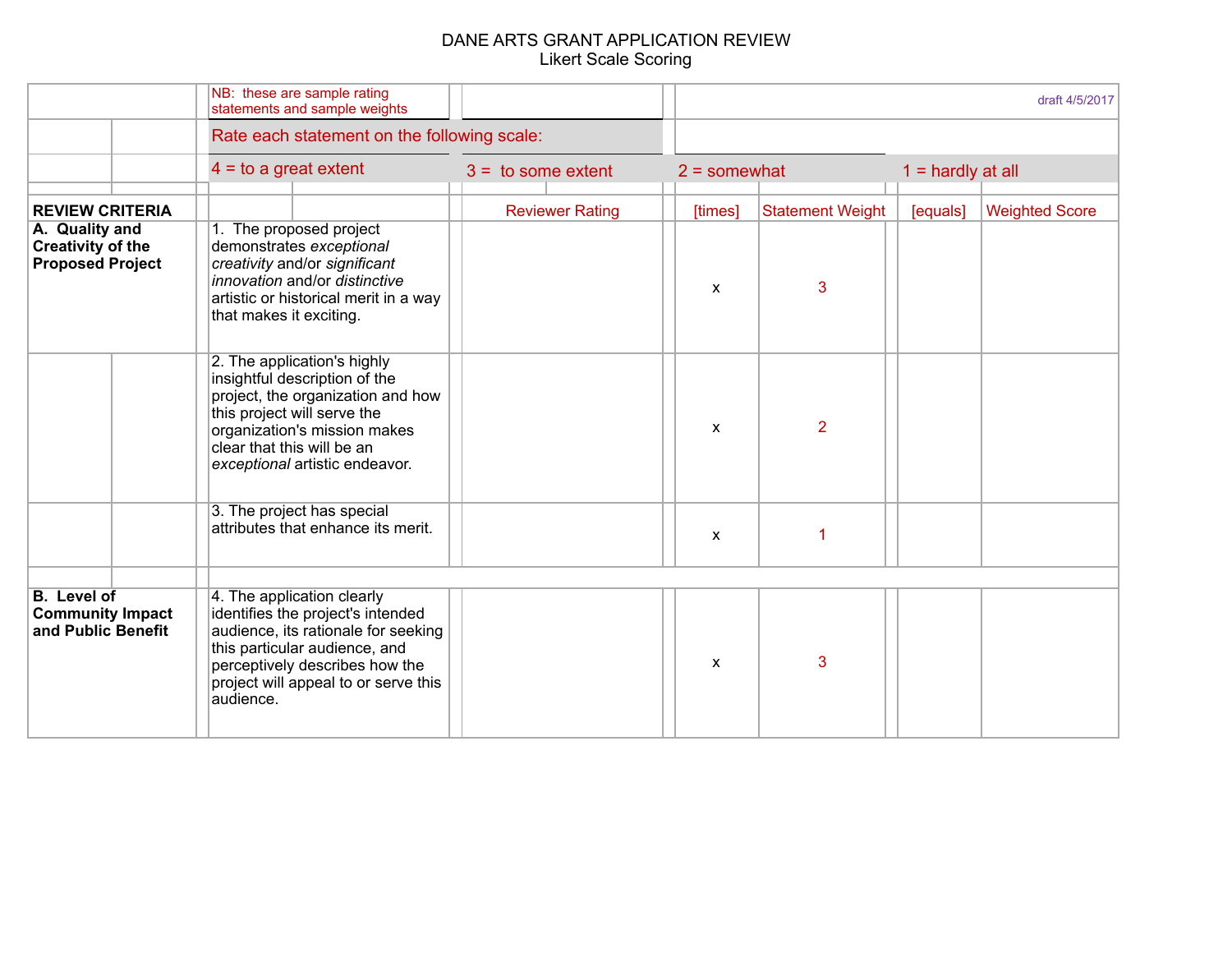| 5. The project will reach new or<br>underserved audiences and the<br>application details how the<br>project will be made accessible to<br>these audiences.                                                                   |                               | $\mathsf{x}$              | $\overline{2}$ |  |
|------------------------------------------------------------------------------------------------------------------------------------------------------------------------------------------------------------------------------|-------------------------------|---------------------------|----------------|--|
| 6. The applicant has planned for<br>and articulates in detail the<br>project's significant "value added"<br>for the audience.                                                                                                |                               | $\mathsf{x}$              | $\overline{2}$ |  |
| relevant community partners and/<br>or collaborators in place for this<br>project.                                                                                                                                           |                               | $\mathsf{x}$              | $\overline{2}$ |  |
| 8. The applicant makes an<br>eloquent and compelling case for<br>why this project merits public<br>funding.                                                                                                                  |                               | X                         | 3              |  |
| 9. The applicant has a strong,<br>even innovative, and detailed<br>plan for how it will measure and<br>evaluate the project's impact and<br>value, as well as how the<br>organization will learn from the<br>data collected. |                               | $\boldsymbol{\mathsf{x}}$ | $\overline{2}$ |  |
| 10. The project has unique<br>attributes or components that will<br>enhance its impact.                                                                                                                                      |                               | $\mathsf{x}$              | 1              |  |
|                                                                                                                                                                                                                              | 7. The project has strong and |                           |                |  |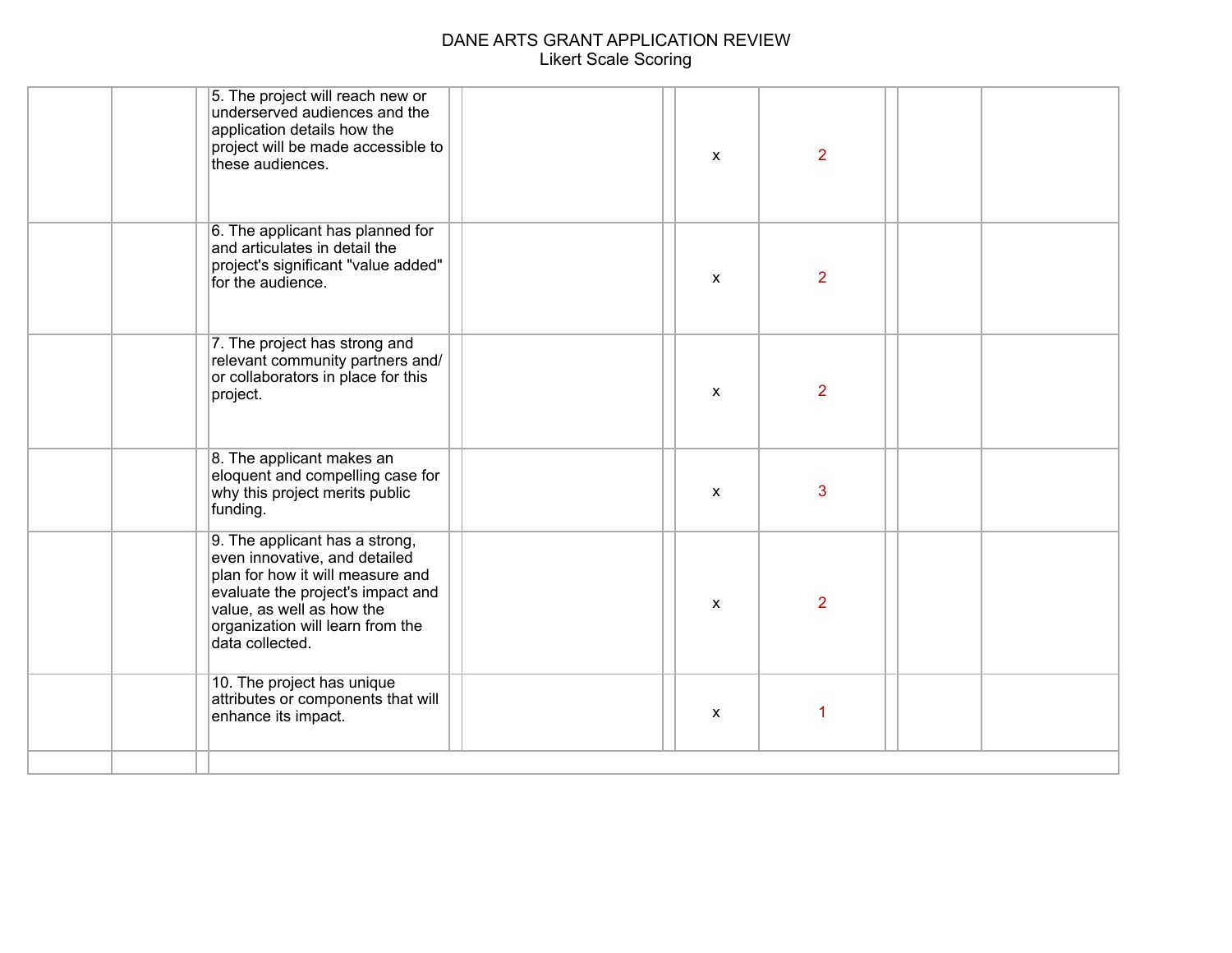| C. Evidence of<br>Thorough and<br><b>Realistic Financial</b><br><b>Planning</b>                | 11. The financial information<br>presented throughout the<br>application materials suggest<br>excellent and forward-looking<br>financial management within the<br>applicant's organization. | X            | 3              |  |
|------------------------------------------------------------------------------------------------|---------------------------------------------------------------------------------------------------------------------------------------------------------------------------------------------|--------------|----------------|--|
|                                                                                                | 12. The project budget is<br>presented with attention to detail<br>and clarity and is obviously the<br>result of active and realistic<br>planning.                                          | X            | $\overline{2}$ |  |
|                                                                                                | 13. The project budget is aligned<br>with the organization's estimate<br>of audience numbers.                                                                                               | $\mathsf{x}$ | $\overline{2}$ |  |
|                                                                                                | 14 The applicant amply<br>demonstrates its ability to<br>develop and manage resources<br>wisely.                                                                                            | $\mathsf{x}$ | $\overline{2}$ |  |
|                                                                                                | 15. The applicant has<br>successfully sought out<br>numerous and/or varied sources<br>of earned income and contributed<br>funds to support this project.                                    | $\mathsf{x}$ |                |  |
|                                                                                                |                                                                                                                                                                                             |              |                |  |
| 4. Ability of the<br><b>Applicant to</b><br><b>Successfully</b><br><b>Complete the Project</b> | 16. The proposal narrative<br>inspires high confidence about<br>the applicant's ability to carry out<br>the project as described and<br>successfully.                                       | $\mathsf{x}$ | 3              |  |